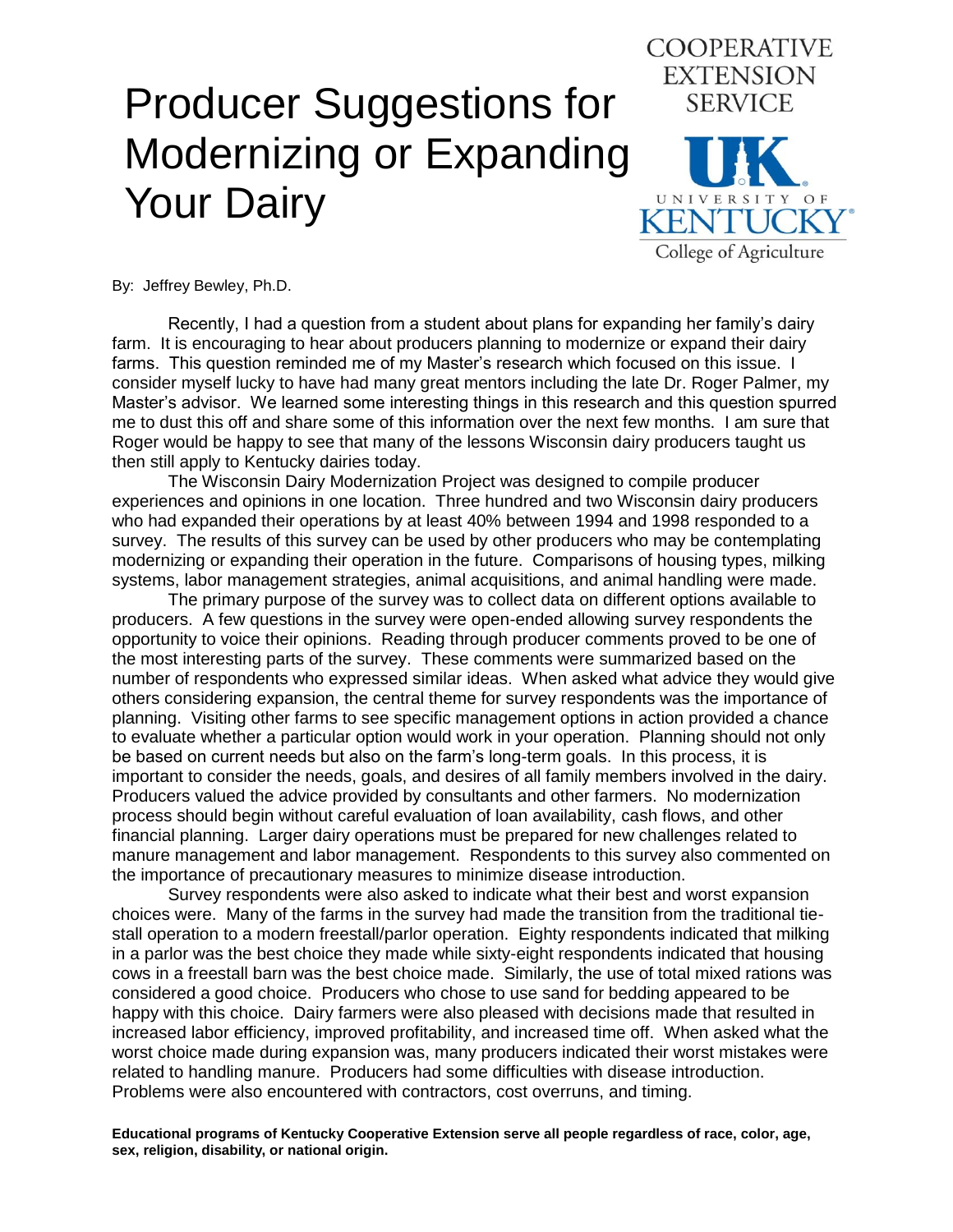Producer responses are summarized in the tables below. These dairy producers taught us a lot about the expansion/modernization process. We will explore more of their lessons in coming months.

# **Table 1. Comments from producers who had expanded about advice they would give other producers considering expansion.**

٦

| Based on what you learned from this experience, what advice       |                                      |  |
|-------------------------------------------------------------------|--------------------------------------|--|
| would you give others considering expansion?                      |                                      |  |
| <b>Comment</b>                                                    | <b>Number of</b><br><b>Responses</b> |  |
| Visit farms                                                       | 35                                   |  |
| Plan, Plan, Plan. Consider future needs. Research, do<br>homework | 35                                   |  |
| Use consultants                                                   | 29                                   |  |
| Importance of cash flow/loan availability/financial planning      | 27                                   |  |
| Take time/do not hurry/go slow                                    | 25                                   |  |
| Take advice from farmers/consultants                              | 23                                   |  |
| Know yourself, your family, your goals                            | 20                                   |  |
| Importance of manure storage/handling                             | 20                                   |  |
| Employee management/labor issues                                  | 18                                   |  |
| Hire reputable builders/contractors                               | 12                                   |  |
| Focus on labor efficiency and profitability                       | 12                                   |  |
| Be open-minded/flexible/willing to change                         | 12                                   |  |
| Importance of biosecurity/keeping vaccinations updated            | 10                                   |  |
| Become a people manager rather than a cow manager                 | 8                                    |  |

# **Table 2. Comments from producers who had expanded about the best expansion choices made during expansion.**

| Indicate your feelings about the best expansion choice you made |                                      |  |
|-----------------------------------------------------------------|--------------------------------------|--|
| <b>Comment</b>                                                  | <b>Number of</b><br><b>Responses</b> |  |
| Switching to parlor/change to new parlor/efficiency of parlor   | 80                                   |  |
| Switching to freestalls/building new freestall barn             | 68                                   |  |
| Sand use                                                        | 36                                   |  |
| TMR/feeding convenience                                         | 27                                   |  |
| Employee relations/labor efficiency/working conditions          | 24                                   |  |
| Economics/profitability/cash flow/loans                         | 21                                   |  |
| Family time/time off                                            | 19                                   |  |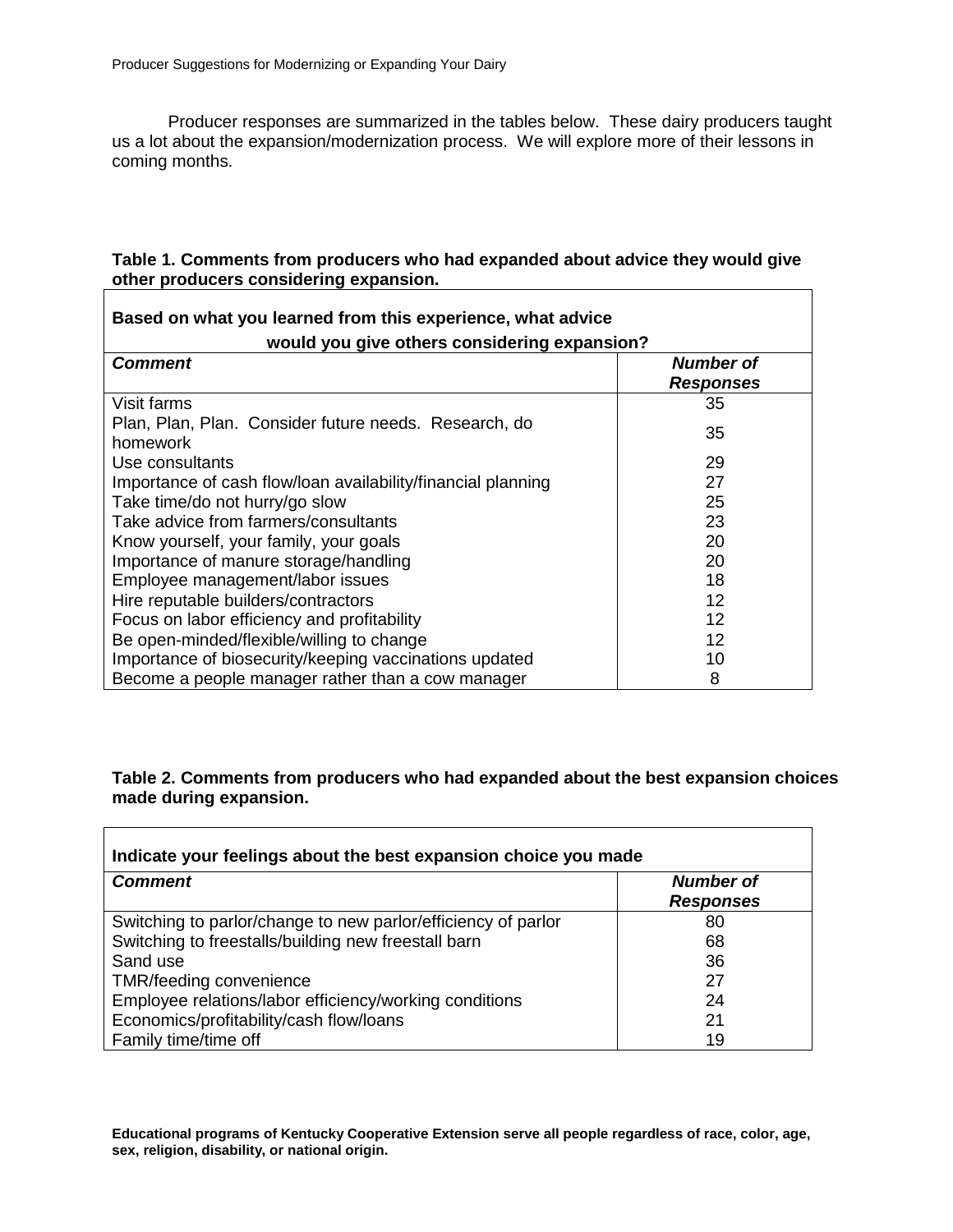ľ

| Table 3. Comments from producers who had expanded about the worst expansion |  |
|-----------------------------------------------------------------------------|--|
| choices made during expansion.                                              |  |

| Indicate your feelings about the worst expansion choice you made |                                      |  |
|------------------------------------------------------------------|--------------------------------------|--|
| <b>Comment</b>                                                   | <b>Number of</b><br><b>Responses</b> |  |
| Manure handling                                                  | 41                                   |  |
| Not hiring contractor/contractor performance                     | 17                                   |  |
| Loans/cost overruns                                              | 13                                   |  |
| Disease introduction                                             | 10                                   |  |
| Facility design (curtains, sidewall, ventilation, size, etc.)    | 10                                   |  |
| Planning/timing problems                                         | 8                                    |  |
| Building without future in mind                                  | 8                                    |  |